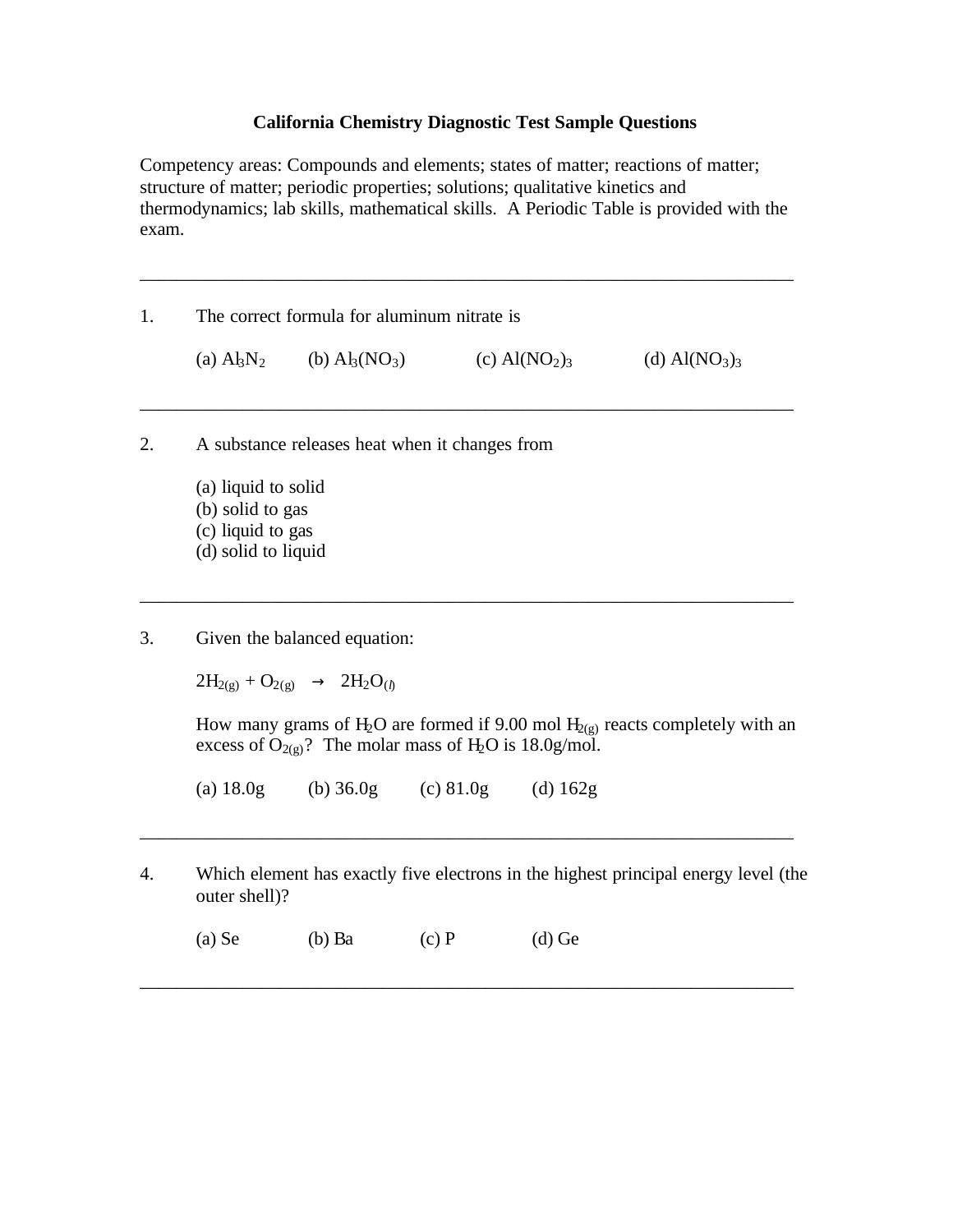- 5. Which element is a metal?
	- (a) Se (atomic number  $= 34$ )
	- (b) Co (atomic number  $= 27$ )
	- (c) C (atomic number = 6)
	- (d) Br (atomic number  $= 35$ )

6. What volume of 1.5M NaOH is needed to provide 0.75 mol of NaOH?

(a)  $500L$  (b)  $5.0 L$  (c)  $500 mL$  (d)  $0.75 L$ 

7. For a chemical reaction it is usually found that the reaction rate is faster at higher temperature. The rate increases because

\_\_\_\_\_\_\_\_\_\_\_\_\_\_\_\_\_\_\_\_\_\_\_\_\_\_\_\_\_\_\_\_\_\_\_\_\_\_\_\_\_\_\_\_\_\_\_\_\_\_\_\_\_\_\_\_\_\_\_\_\_\_\_\_\_\_\_\_\_\_

\_\_\_\_\_\_\_\_\_\_\_\_\_\_\_\_\_\_\_\_\_\_\_\_\_\_\_\_\_\_\_\_\_\_\_\_\_\_\_\_\_\_\_\_\_\_\_\_\_\_\_\_\_\_\_\_\_\_\_\_\_\_\_\_\_\_\_\_\_\_

(a) the concentrations of reactants increase

(b) more reactants collide with energy equal to or greater than the activation energy

(c) the concentrations of products increase

(d) the volume expands and there is more room for new compounds (products) to form

\_\_\_\_\_\_\_\_\_\_\_\_\_\_\_\_\_\_\_\_\_\_\_\_\_\_\_\_\_\_\_\_\_\_\_\_\_\_\_\_\_\_\_\_\_\_\_\_\_\_\_\_\_\_\_\_\_\_\_\_\_\_\_\_\_\_\_\_\_\_

\_\_\_\_\_\_\_\_\_\_\_\_\_\_\_\_\_\_\_\_\_\_\_\_\_\_\_\_\_\_\_\_\_\_\_\_\_\_\_\_\_\_\_\_\_\_\_\_\_\_\_\_\_\_\_\_\_\_\_\_\_\_\_\_\_\_\_\_\_\_

8. Which answer is closest to the true value of the expression:

 $(9.1 \times 10^4)(1.1 \times 10^{-5})(\log 10^{-13})(1000)$ 

(a) 1.3 (b) 13000 (c) -13000 (d)  $1.3 \times 10^{-11}$